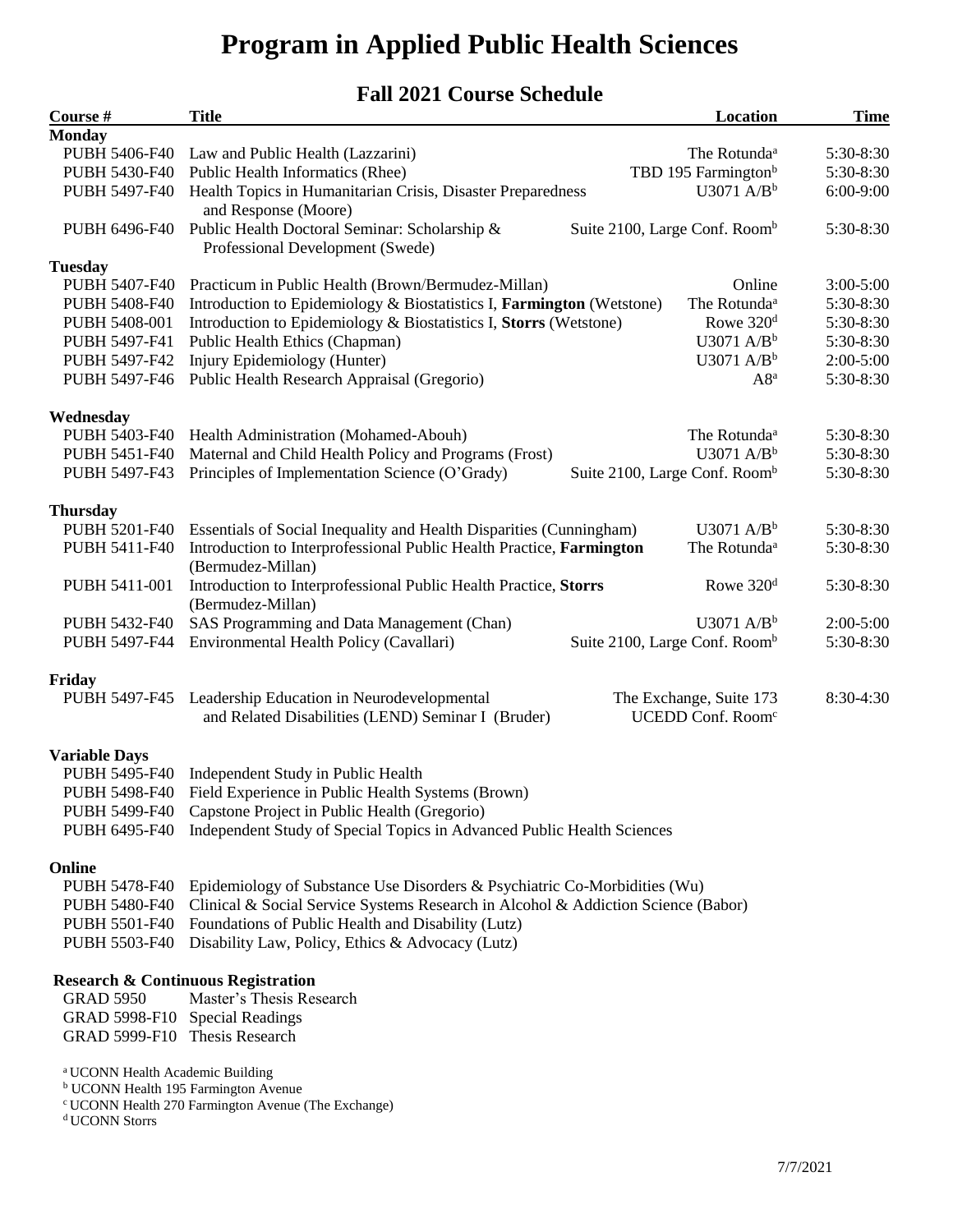# **Public Health Course Descriptions Mondays, 8/30/21 – 12/13/21**

# **PUBH 5406-F40 Law and Public Health 3 credits**

**(14181) UConn Health Farmington**

An introduction to the American legal system as it relates to health care and public health. Sessions present important applications of law to health including the powers of state governments, public health at the federal level, hospital, physician and HMO liability, emergency care and medical research, mental health law, reproductive health and the right to privacy, the right to refuse treatment and end of life issues, privacy and confidentiality in health care, infectious disease law and disability discrimination, and public health policy and advocacy. Non-degree students may request permission to enroll through the MPH Program Office**. Permission number required from MPH Office.**

| <b>Instructor:</b> | Zita Lazzarini, JD, MPH              | lazzarini@uchc.edu |
|--------------------|--------------------------------------|--------------------|
| Time:              | $5:30 - 8:30$ PM                     |                    |
|                    | Mode/Location: In Person/The Rotunda |                    |

### **PUBH 5430-F40 Public Health Informatics 3 credits (14501) UCONN Health Farmington**

An overview of the basic information skills required to clarify a health-related information need and identify and use appropriate information resources to select materials that answer that need. The course will include discussions of healthrelated networks and information resources, demonstrations of their appropriate use, class exercises and a semester project.

| <b>Instructor:</b>    | T. Greg Rhee, PhD, MSW               |
|-----------------------|--------------------------------------|
| Time:                 | 5:30 - 8:30 PM                       |
| <b>Mode/Location:</b> | In Person/TBD at 195 Farmington Ave. |

### **PUBH 5497-F40 Public Health Topics in Humanitarian Crisis, Disaster Preparedness and Response 3 credits (14188) UCONN Health Farmington**

Students who take this course will get a general understanding of the public health impact of disasters and humanitarian crisis, disaster preparedness and response to an acute emergency. Students will learn practical strategies and tools for disaster planning/ preparedness and disaster response. We will also discuss history and ethics behind humanitarianism and public health problems that arise in a protracted crisis caused by disaster or conflict settings including emergence of infectious disease, displacement, malnutrition, gender-based violence, and psychiatric disease. In addition, students will learn about all elements of a response to a long term crisis including Water, Sanitation and Hygiene (WASH) considerations, logistic and security challenges, and healthcare. They will learn how to design a response plan to a crisis or disaster situation and understand health needs of a displaced population.

| <b>Instructors:</b> | <b>Natalie Moore, MD, MPH</b>                           | nmoore@uchc.edu |
|---------------------|---------------------------------------------------------|-----------------|
|                     |                                                         |                 |
| Time:               | $6:00-9:00$ PM                                          |                 |
|                     | Mode/Location: In Person/U3071 A/B, 195 Farmington Ave. |                 |

### **PUBH 6496-F40 Public Health Doctoral Seminar: Scholarship and Professional Development 3 credits (14502) UCONN Health Farmington**

This seminar is a comprehensive survey course exposing pre-candidate doctoral students to a number of advanced methodological topics in public health research and practice as well as ethical conduct in research (e.g., authorship criteria) and career considerations (e.g., range of employment opportunities, grant-writing process, pedagogical theory and practices). In addition to class lectures, students will gain experience in presenting research ideas for critique by faculty and fellow students. Specifically, the term project will be a longitudinal exercise to develop a Specific Aims Page or an outline for a manuscript; both augmented with preliminary data. At the end of the semester, students will present a 15-20 minute talk on their project to the full Public Health program of students, faculty and staff. Each class session will be split between content delivered by faculty and weekly progress reports on the term projects, with slightly more time allocated for discussion of the latter. In addition to topical material presented by the Co-Instructors, guest faculty periodically will present information about their research, career paths, etc. **Instructor consent required.**  $\mathbf{swede@uchc.edu}$ 

| <b>Instructor:</b>    | <b>Helen Swede, PhD</b>                                      |
|-----------------------|--------------------------------------------------------------|
| Time:                 | 5:30-8:30                                                    |
| <b>Mode/Location:</b> | In Person/ Suite 2100, Large Conf. Room, 195 Farmington Ave. |

 $\mathbf{r}$ hee@uchc.edu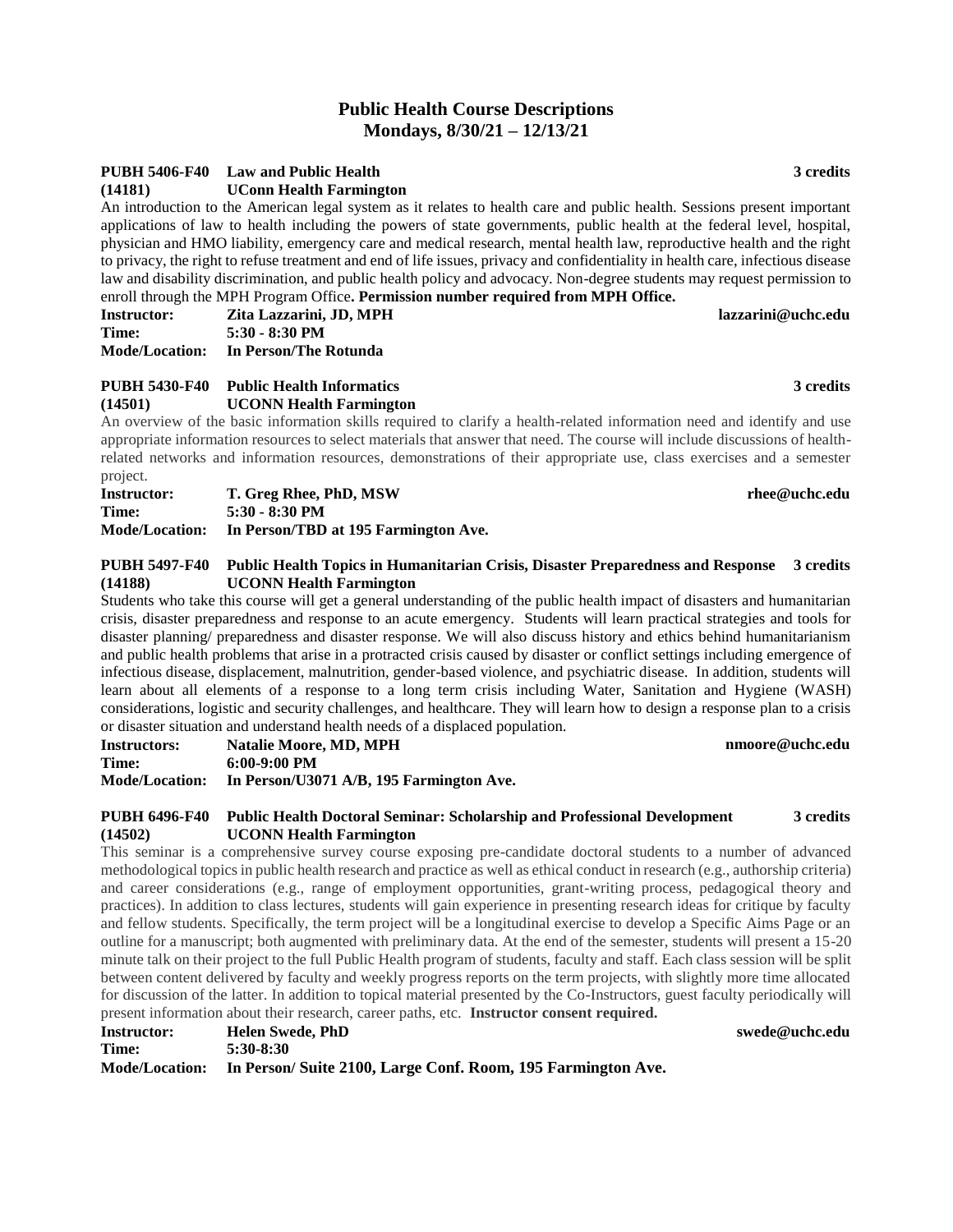# **Tuesdays, 8/31/21 – 12/14/21**

# **PUBH 5407-F40 Practicum in Public Health 3 credits**

### **(14182) UConn Health Farmington**

Under faculty guidance, students undertake an organized set of activities that responds to an identified need of a public health agency or health-related organization. The activities may involve the policy development, planning, implementation, administration or evaluation of public health services, or a combination of such activities. Students should be appropriately advanced before initiating the practicum. **Instructor consent and permission number required from MPH Office.**

| <b>Instructor:</b>    | <b>Stacey Brown, PhD</b>                                             | stbrown@uchc.edu         |
|-----------------------|----------------------------------------------------------------------|--------------------------|
|                       | Angela Bermudez-Millan, PhD, MPH                                     | bermudez-millan@uchc.edu |
| Time:                 | $3:00 - 5:00$                                                        |                          |
| <b>Mode/Location:</b> | <b>Online</b>                                                        |                          |
| <b>PUBH 5408-F40</b>  | Introduction to Epidemiology & Biostatistics I                       | 3 credits                |
| (14183)               | <b>UConn Health Farmington</b>                                       |                          |
| <b>PUBH 5408-001</b>  | Introduction to Epidemiology & Biostatistics I                       | 3 credits                |
| (8924)                | <b>UConn Storrs</b>                                                  |                          |
|                       | Be sure to register on the campus where you intend to attend classes |                          |

This is the first of a two-course required sequence for students pursuing the MPH degree that introduces students to concepts and methods of epidemiology, biostatistics and public health research. Topics include nature of variability, common probability distributions, causal reasoning, control of bias and confounding, descriptive and analytic design of observational and experimental studies, principles of disease screening and clinical efficacy. Non-degree students may request permission to enroll through the MPH Program Office**. Permission number required from MPH Office.**

| <b>Instructor:</b>    | <b>Scott Wetstone, MD</b>                        | wetstone@uchc.edu |
|-----------------------|--------------------------------------------------|-------------------|
| Time:                 | 5:30-8:30 PM                                     |                   |
| <b>Mode/Location:</b> | In Person/The Rotunda – UConn Health, Farmington |                   |
|                       | In Person/Rowe 320 – UConn, Storrs               |                   |

### **PUBH 5497-F41 Public Health Ethics 3 credits**

### **(14191) UConn Health Farmington**

The starting point of public health ethics is promoting the health and well-being of communities rather than a focus on protecting the dignity and autonomy of individuals, which is the goal in bioethics. Protecting the public's health raises fundamental questions about when to impose restrictions on the freedom of individuals to protect the health of the community and the duties and obligations owed by members to the wider community. A public health perspective assumes background principles of community, justice, and equity but these principles can be difficult to interpret and to apply to specific issues. This course will cover ethical issues related to the normative grounding of public health policy and to ethical dilemmas in how to apply them in formulating health policy on specific issues. The issues will include equitable access to Covid-19 therapies and vaccines, genetics and public health issues, vaccines and vaccine hesitancy, pharmaceutical developments and access to medicines, obesity, responses to climate change and environmental issues, addressing the opioid crisis, and guns and violence. The course will frame these issues within the challenges posed by the Covid-19 epidemic and the impact of structural racism.

| <b>Instructor:</b>    | <b>Audrey Chapman, PhD, MDiv, STM</b>    |
|-----------------------|------------------------------------------|
| Time:                 | $5:30 - 8:30$ PM                         |
| <b>Mode/Location:</b> | In Person/U3071 A/B, 195 Farmington Ave. |

# **PUBH 5497-F42 Injury Epidemiology 3 credits**

**(14195) UConn Health Farmington**

Injuries are a leading cause of morbidity and mortality in the US. This course will orient students to the foundations of injury epidemiology, and epidemiologic concepts used in designing, analyzing, and interpreting studies. Specific topics will include study design, injury surveillance, research methods, and prevention. The course will include lectures, studentled discussions, and presentations from local and national injury experts on current research in suicide, opioid overdose, sports and recreational injuries, family violence, trauma, emergency medical services, and motor vehicle crash.

| <b>Instructor:</b>    | Amy Hunter, PhD, MPH                          |
|-----------------------|-----------------------------------------------|
| Time:                 | $2:00 - 5:00$ PM                              |
| <b>Mode/Location:</b> | Hybrid/Blended/U3071 A/B, 195 Farmington Ave. |

### **Instructor: Amy Hunter, PhD, MPH amhunter@uchc.edu**

**Instructor: Audrey Chapman, PhD, MDiv, STM achapman@uchc.edu**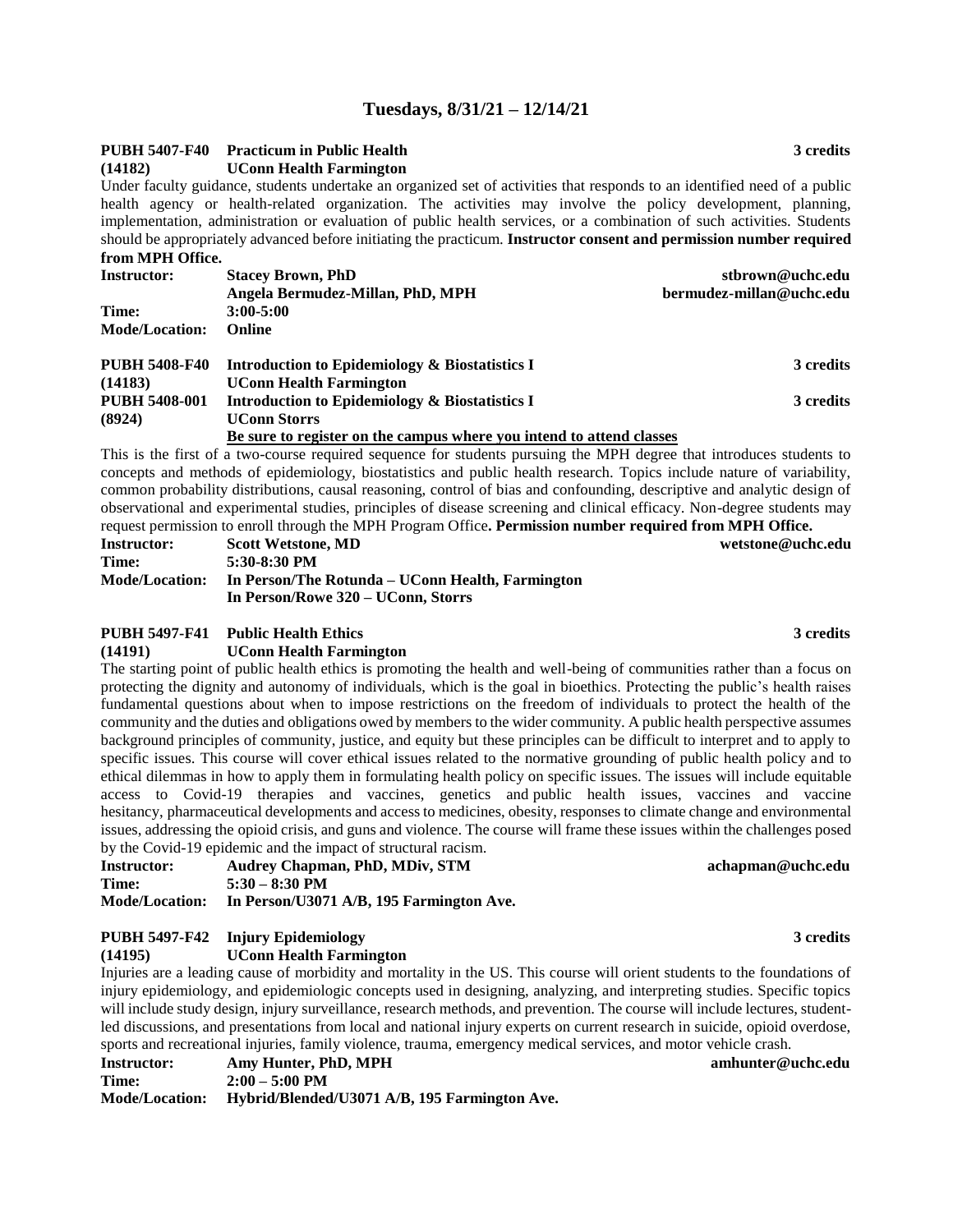# **Tuesdays, 8/31/21 – 12/14/21 (cont.)**

# **PUBH 5497-F46 Public Health Research Appraisal 3 credits**

### **(14499) UConn Health Farmington**

A research seminar examining the uses, strengths and limitations of public health research methodologies. Manuscripts and research proposals on infectious disease, chronic disease, health behavior and health care delivery are critically analyzed with the goal of promoting sound judgment about the scientific validity of public health research and to develop skills in self- and peer review.

**Instructor: David Gregorio, PhD, MS gregorio@uchc.edu Time: 5:30 – 8:30 PM**

**Mode/Location: In Person/A8, Academic Building**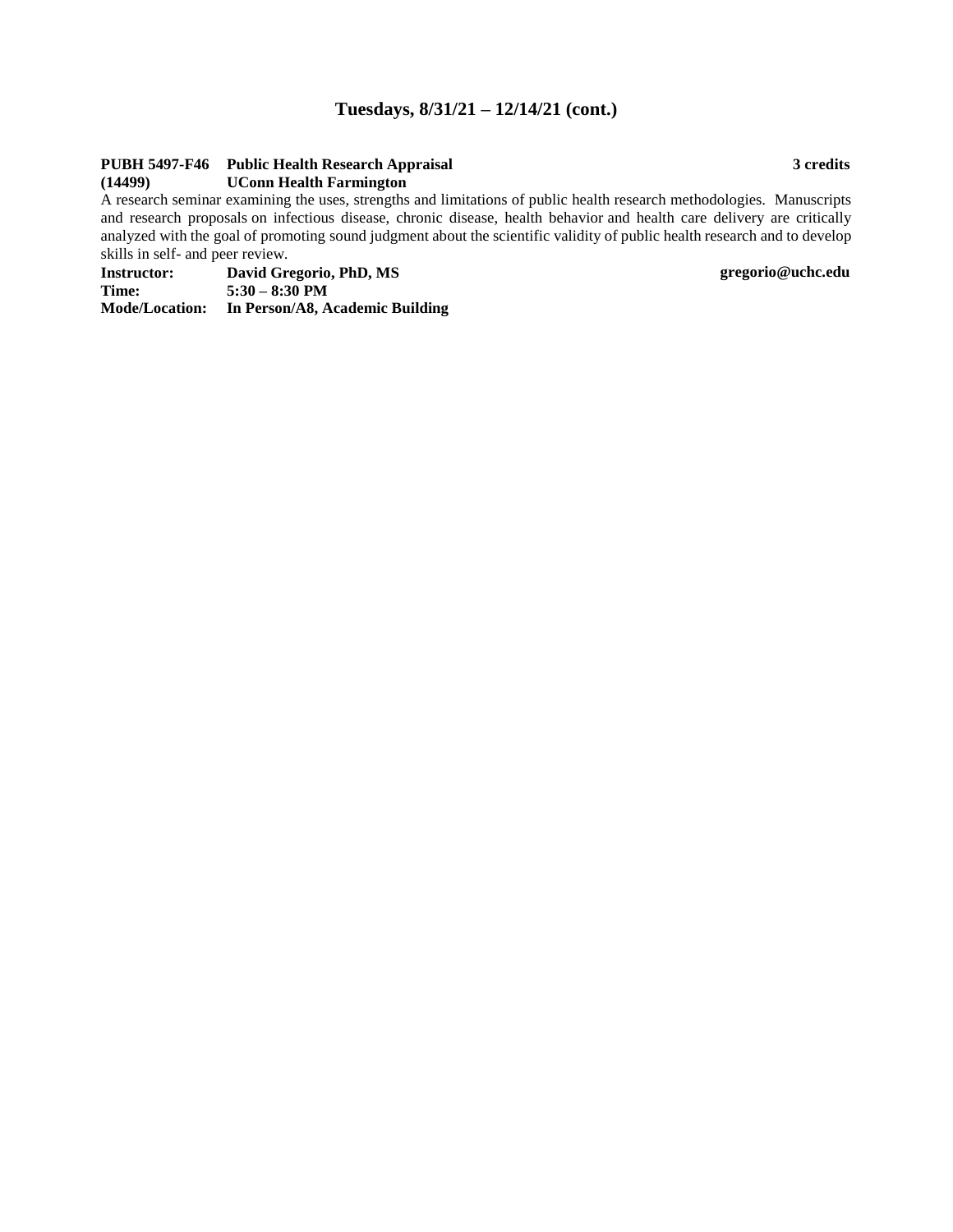# **Wednesdays, 9/1/21 – 12/15/21**

## **PUBH 5403-F40 Health Administration 3 credits**

**(14180) UConn Health Farmington**

This survey course introduces students to concepts of Public Health administration. It provides a general scope of Public Health systems in the US, with a high focus on current and past evolution of policies and marked milestones in this field. Topics that address the organization and management of public health services, with emphasis on healthcare as part of the population health concept, will be explored. Emerging inequities and health disparities will be examined, in addition to the use of data to inform health decisions and performance measurements. Non-degree students may request permission to enroll through the MPH Program Office. **Permission number required from MPH Office.**

| <b>Instructor:</b>    | <b>Fawatih Mohamed-Abouh, MBBS, MPH</b> | mohamedabouh@uchc.edu |
|-----------------------|-----------------------------------------|-----------------------|
| Time:                 | $5:30 - 8:30$ PM                        |                       |
| <b>Mode/Location:</b> | <b>Hybrid/Blended/The Rotunda</b>       |                       |

### **PUBH 5451-F40 Maternal and Child Health Policy and Programs 3 credits (14201) UConn Health Farmington**

Examination of maternal and child health (MCH) programs and policy from the past to the present. Children's rights, advocacy and MCH history provide a foundation to understanding the evolving philosophy and importance of MCH. The health and development of children and their families are addressed working through each of the developmental cycles: maternal and infant health, preschool, school age, and adolescent health. Topics that are crosscutting across the MCH spectrum such as health disparities, women's health and international health.

**Instructor: Jordana Frost, DrPH, MPH jfrost@uchc.edu Time: 5:30 – 8:30 PM Mode/Location: In Person/U3071 A/B, 195 Farmington Ave.** 

### **PUBH 5497-F43 Principles of Implementation Science 3 credits (14202) UConn Health Farmington**

It has been widely reported that evidence-based practices take on average 17 years to be incorporated into routine practice and only about half of evidence-based practices ever reach widespread usage. Thus, there is a large research-to-practice gap. Implementation science is an exciting and emerging field whose approach offers broad and novel insights into the gap between knowledge and practice in public health. Implementation science is defined as "the scientific study of methods to promote the systematic uptake of research findings and other evidence-based practices into routine practice." This course will provide an introduction to the use of implementation science approaches to systematically identify barriers and facilitators to implementation and adapt, integrate, and sustain evidence-based practices and innovations in healthcare and other settings. Students will learn to use the language of implementation science to describe key concepts and methods for translating scientific evidence into practice. Course sessions will emphasize practical application of concepts, critical thinking, and discussion.

**Instructor: Megan O'Grady, PhD ogrady@uchc.edu Time: 5:30 – 8:30 PM Mode/Location: In Person/ Suite 2100, Large Conf. Room, 195 Farmington Ave.**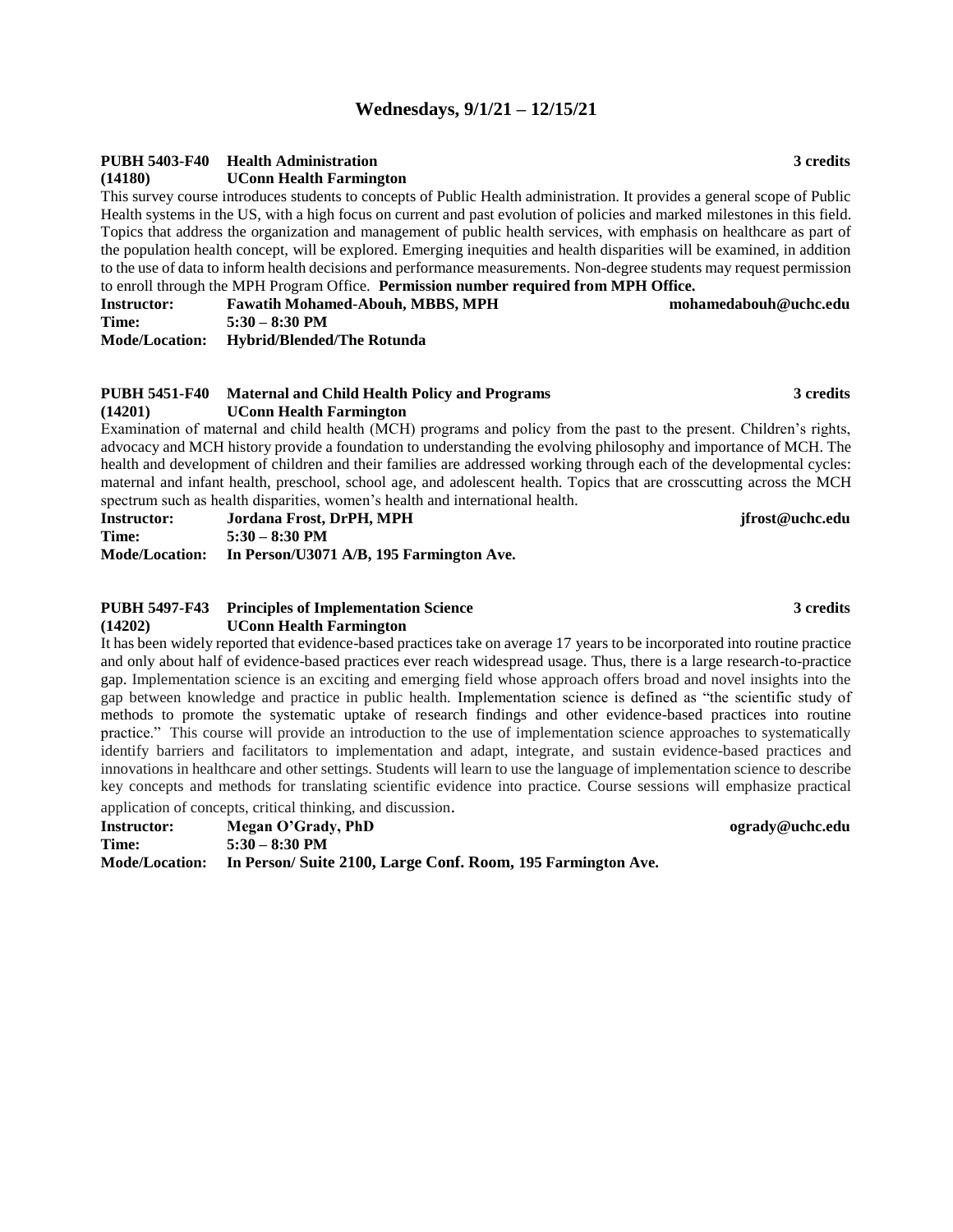# **Thursdays, 9/2/21 – 12/16/21**

| (14500)                          | PUBH 5201-F40 Essentials of Social Inequality and Health Disparities<br><b>UCONN Health Farmington</b>                         | 3 credits            |
|----------------------------------|--------------------------------------------------------------------------------------------------------------------------------|----------------------|
|                                  | Introduction to (a) the extent of health disparities across the US population, (b) how social inequality contributes to health |                      |
|                                  | disparities, and (c) why attention to social inequality is essential to the effective practice of clinical medicine and dental |                      |
|                                  | medicine. Examination of how society's social, economic, political and cultural institutions are structured and why they       |                      |
|                                  | perpetuate the unequal distribution of opportunities that systematically limit the life chances and experiences of             |                      |
|                                  | individuals. A range of social determinants (race/ racism, poverty, income inequality, education, environmental                |                      |
|                                  | conditions, social capital, social cohesion, social mobility, safety/security, criminal justice system) are considered that    |                      |
|                                  | may influence health, either directly or as pathways for other determinants. Addresses the function of public health           |                      |
|                                  | assessment, provides students with a conceptual basis for the complementary course, PUBH 5202.                                 |                      |
| <b>Instructor:</b>               | Shayna Cunningham, PhD, MHS                                                                                                    | scunningham@uchc.edu |
| Time:                            | $5:30-8:30$ pm                                                                                                                 |                      |
|                                  | Mode/Location: In Person/U3071 A/B, 195 Farmington Ave.                                                                        |                      |
|                                  |                                                                                                                                |                      |
| <b>PUBH 5411-F40</b>             | <b>Introduction to Interprofessional Public Health Practice</b>                                                                | 3 credits            |
| (14199)                          | <b>UConn Health Farmington</b>                                                                                                 |                      |
| <b>PUBH 5411-001</b>             | <b>Introduction to Interprofessional Public Health Practice</b>                                                                | 3 credits            |
| (12141)                          | <b>UConn Storrs</b>                                                                                                            |                      |
|                                  | Be sure to register on the campus where you intend to attend classes                                                           |                      |
|                                  | This course, taken near the beginning of a student's matriculation toward the Master of Public Health (M.P.H.) degree,         |                      |
|                                  | presents theories and models of successful interprofessional public health practice. It draws on a competency-focused,         |                      |
|                                  | case-based pedagogy to facilitate student engagement as they gain skills needed for effective collaborations with              |                      |
|                                  | community-based practitioners and other stakeholders in addressing system-level population health concerns. Permission         |                      |
| number required from MPH Office. |                                                                                                                                |                      |

| number required from the H Office. |                                                                       |                          |
|------------------------------------|-----------------------------------------------------------------------|--------------------------|
| <b>Instructor:</b>                 | Angela Bermudez-Millan, PhD, MPH                                      | bermudez-millan@uchc.edu |
| Time:                              | $5:30 - 8:30$ PM                                                      |                          |
|                                    | Mode/Locations: Hybrid/Blended/The Rotunda – UConn Health, Farmington |                          |
|                                    | Hybrid/Blended/Rowe 320 – UConn, Storrs                               |                          |
|                                    |                                                                       |                          |

|         |  | PUBH 5432-F40 SAS Programming and Data Management |                                                                                                         |  |  |  |  |  |  |  | 3 credits |  |  |
|---------|--|---------------------------------------------------|---------------------------------------------------------------------------------------------------------|--|--|--|--|--|--|--|-----------|--|--|
| (14184) |  |                                                   | <b>UConn Health Farmington</b>                                                                          |  |  |  |  |  |  |  |           |  |  |
|         |  |                                                   | Focuses on SAS programming to introduce the most commonly used features of the language, including data |  |  |  |  |  |  |  |           |  |  |

definition, modification and organization; data manipulation and selection; data display and basic data analysis using descriptive statistics. Students also learn to create datasets using data entry or importing from other programs. Examples are based on public health data. **Instructor: Grace Chan, PhD gchan@uchc.edu**

| <b>Instructor:</b>    | <b>Grace Chan, PhD</b>                   |
|-----------------------|------------------------------------------|
| Time:                 | $2:00-5:00$ PM                           |
| <b>Mode/Location:</b> | In Person/U3071 A/B, 195 Farmington Ave. |

# **PUBH 5497-F44 Environmental Health Policy 3 credits**

**(14497) UConn Health Farmington**

This course will explore how policies are developed to address public health concerns associated with specific environmental and occupational hazards. We will explore a range of environmental and occupational health hazards and how they are controlled in the United States by examining policies and practices of environmental health.

| Instructor:  | Jennifer Cavallari, ScD                                                     | cavallari@uchc.edu |
|--------------|-----------------------------------------------------------------------------|--------------------|
| <b>Time:</b> | $5:30 - 8:30$ PM                                                            |                    |
|              | Mode/Location: In Person/ Suite 2100, Large Conf. Room, 195 Farmington Ave. |                    |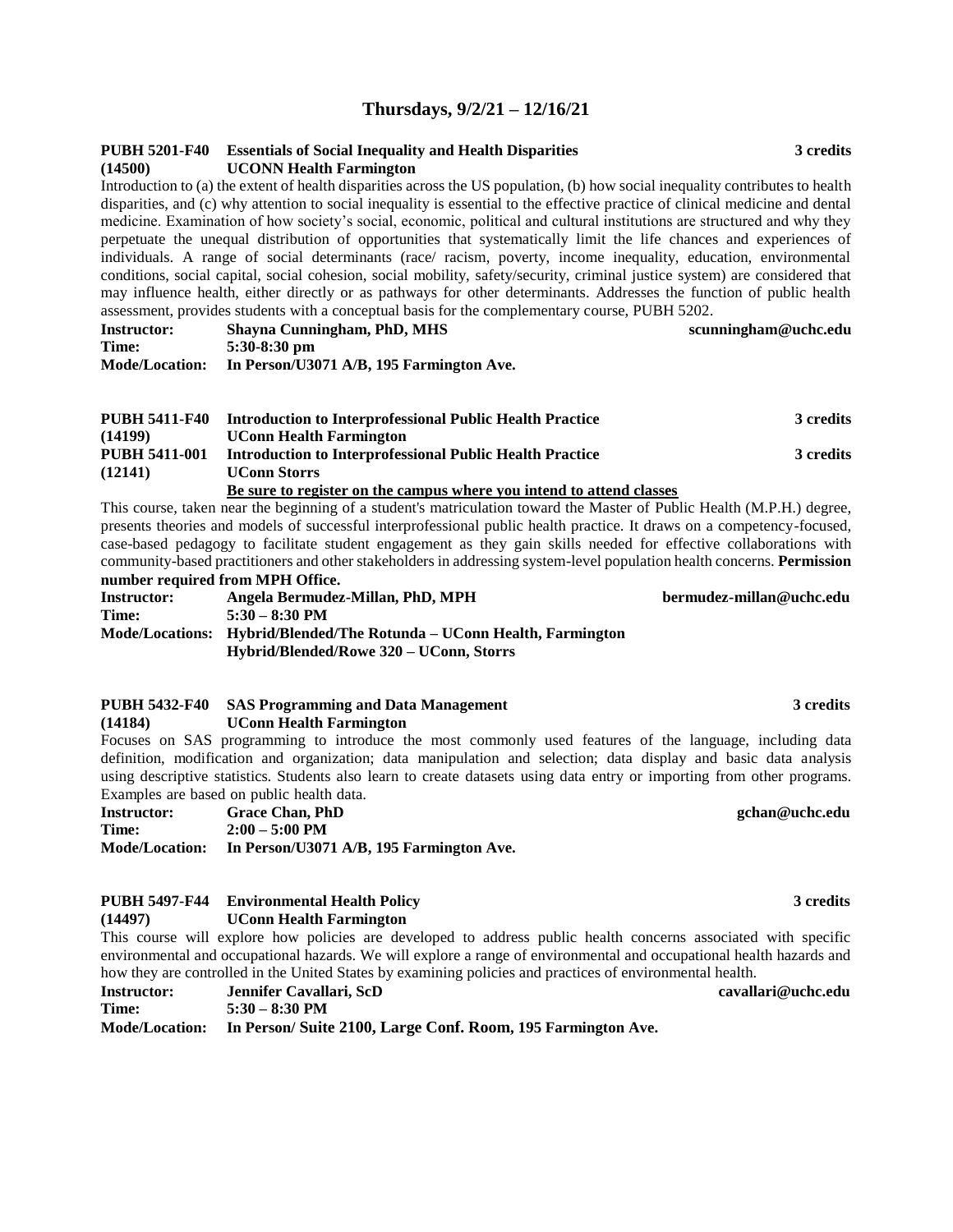# **FRIDAYS, 9/3/21 – 12/17/21**

# **PUBH 5497-F45 Leadership Education in Neurodevelopmental and related Disabilities 3 credits (14498) (LEND) Seminar I**

### **UConn Health Farmington**

This is the first of a 2-seminar sequence that is part of an interdisciplinary leadership training program aimed at improving the health of infants, children and adolescents who have, or are at risk for developing, neurodevelopmental and other related disabilities, with an emphasis on autism spectrum disorders. Lecturers include experts from different disciplines from UConn and across the country. Topics include the following: cultural competency, family-centered care, interdisciplinary teamwork, service integration, community-based organization, disability policy and advocacy, etc. This seminar is open to Leadership Education in Neurodevelopmental and related Disabilities (LEND) trainees. **Instructor consent and permission number required from MPH Office.**

**Instructor: Mary Beth Bruder, PhD bruder@uchc.edu Time: 8:30 – 4:30 PM Mode/Location: In Person/UCEDD Conference Room, Suite 173 The Exchange, 270 Farmington Ave.**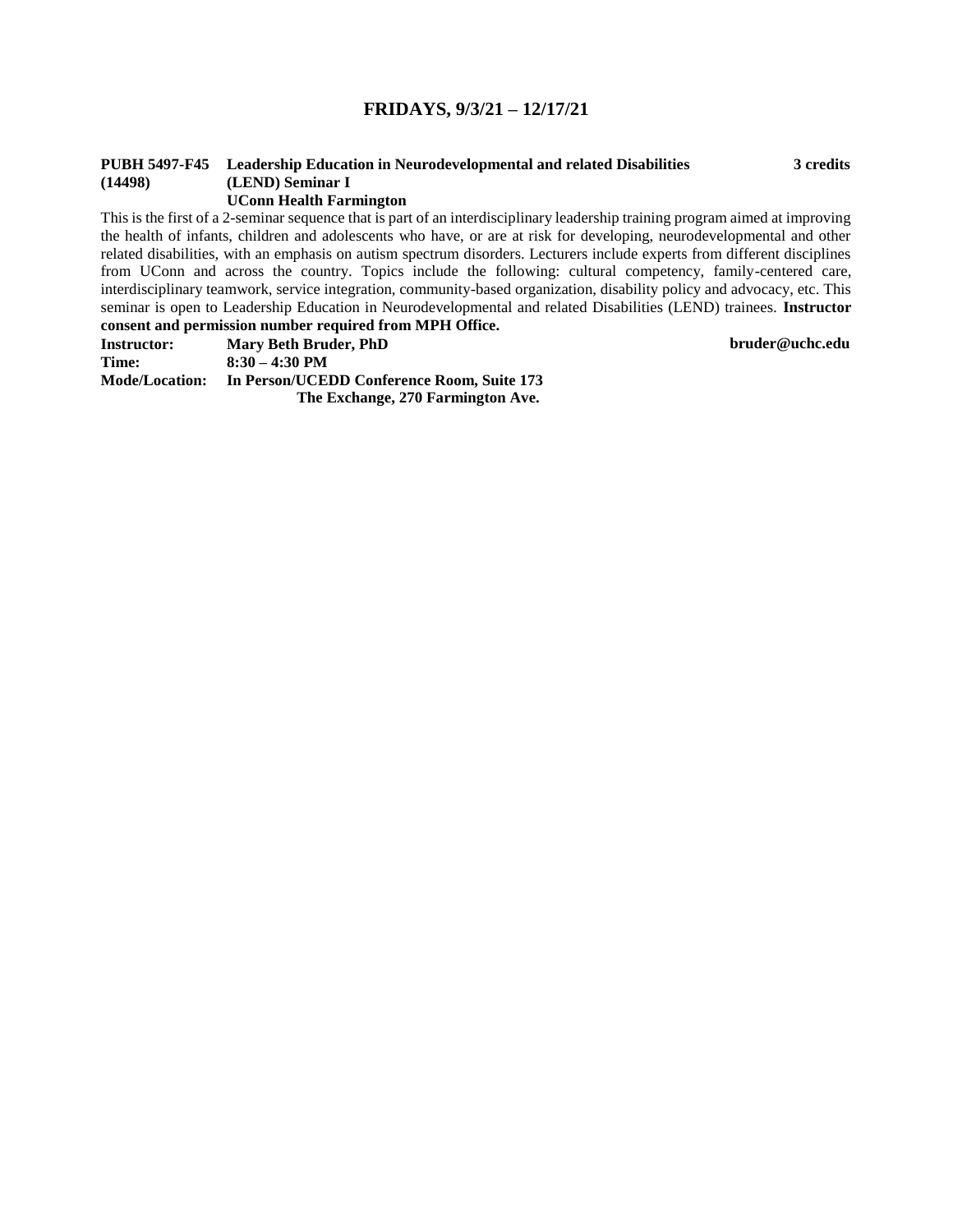# **Variables Days/Times, 8/30/21 – 12/17/21**

# **PUBH 5495-F40 Independent Study in Public Health 1 – 9 credits (14192)**

An individual course for those wishing to pursue special topics in the public health sciences under faculty supervision. May be repeated for credit. **Instructor consent required.**

**Instructor: Staff**

**Time/Location: By arrangement**

# **PUBH 5498-F40 Field Experience in Public Health Systems Variable credits (14186) UConn Health Farmington**

Under direction by field preceptors, students will participate in an intensive service-learning experience wherein they will examine a timely public health issue from the perspective of health indicators/disease surveillance; policy development; planning, implementation, or evaluation of public health services; essential public health functions; and operational issues of a large complex public health agency/organization. (**NOTE**: Students will be required to minimally dedicate a halfday (at least 3 daytime hours) each week to their onsite fieldwork obligations, consistent with the hours/schedule of the agency/organization and must adjust their schedules accordingly.) **Instructor consent and permission number required from MPH Office.**

**Instructor: Stacey Brown, PhD stbrown@uchc.edu Time/Location: By arrangement**

| <b>PUBH 5499-F40</b> | <b>Capstone Project in Public Health</b>                                                                                  | Variable 3-6 credits |
|----------------------|---------------------------------------------------------------------------------------------------------------------------|----------------------|
| (14187)              | <b>UConn Health Farmington</b>                                                                                            |                      |
|                      | Under faculty guidance, students pursue independent projects on special topics in the public health sciences. This is the |                      |
|                      | course intended for students pursuing a final project. Permission number required from MPH Office.                        |                      |
| <b>Instructor:</b>   | David Gregorio, PhD, MS                                                                                                   | gregorio@uchc.edu    |
| Time/Location:       | By arrangement                                                                                                            |                      |
|                      |                                                                                                                           |                      |

### **PUBH 6495-F40 Independent Study of Special Topics in Advanced Public Health Sciences Variable 1-9 credits (14203)**

A doctoral-level independent study course for Ph.D. students who wish to pursue special topics in advanced public health sciences under faculty supervision**. Instructor consent required.**

**Instructor: Staff**

**Time/Location: By arrangement**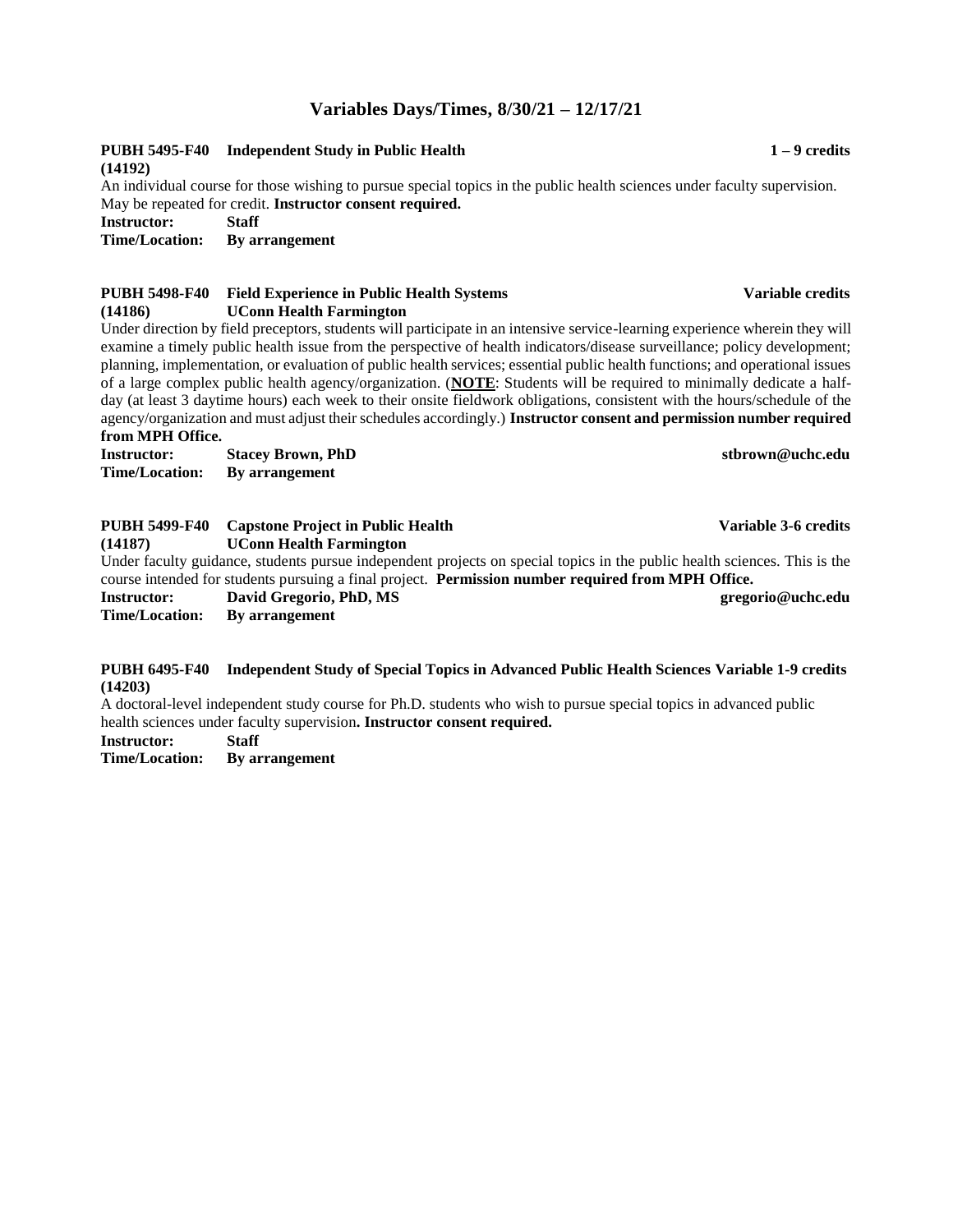# **ONLINE COURSES, 8/30/21 – 12/17/21**

### **PUBH 5478-F40 Epidemiology of Substance Use Disorders & Psychiatric Co-Morbidities 3 credits (14189) ONLINE**

This course provides a comprehensive survey of substance use disorders and related psychiatric co-morbidities. The course will incorporate recent advances in social and psychiatric epidemiology as well as health disparities attributable to sex/gender and race/ethnicity. It will review research on the prevalence of the major substance use disorders, including alcohol, nicotine and drug dependence, and discuss what is known about the etiology, treatment and prevention of these disorders. The theme of the course will be how to critically evaluate epidemiological research and how to study the genetic, personality, social and environmental contributions to substance use disorders from an interdisciplinary perspective. Students will be expected to meet with instructor in person at least once during the semester at their convenience.

**Instructor: Helen Wu, PhD zwu@uchc.edu Dates/Times: By arrangement**

### **PUBH 5480-F40 Clinical & Social Service Systems Research in Alcohol & Addiction Science 3 credits (14190) ONLINE**

Focus on how to conduct clinical and health services research on treatment and early intervention services and how to critically evaluate research evidence. Assessment procedures, research designs, sampling techniques, and mediators and moderators of treatment effects at both the individual and systems levels of analysis. Intended for, but not limited to, matriculated MPH students, public health professionals, health care providers, and the mental health and addiction workforce. It is recommended that students have completed (or are in process of completing) coursework in statistics, epidemiology and/ or research methods. Students will be expected to meet with instructor in person at least once during the semester at their convenience.

**Instructor: Thomas Babor, PhD, MPH babor@uchc.edu Dates/Times: By arrangement**

### **PUBH 5501-F40 Foundations of Public Health and Disability 3 credits (14178) ONLINE**

The course is an introductory survey of the ways in which disability, both developmental and acquired, is affected by, and interacts with, public health policy and practice. The major goal of this course is to provide a foundational understanding of a comprehensive set of issues of both acquired and developmental disability as related to the core elements of public health. Topics include: history of disability, definitional and diagnostic issues of disability, epidemiology, disability law, ethics, research, individual and public health interventions, financing, research and the future of disability. This course will examine underlying social attitudes both toward disability as a construct, and toward people with disabilities and the impact that those attitudes have on public health policy and practices.

**Instructor: Tara Lutz, PhD, MPH, CHES lutz@uchc.edu Dates/Times: By arrangement**

### **PUBH 5503-F40 Disability Law, Policy, Ethics, and Advocacy 3 credits (14179) ONLINE**

This course provides a legal, conceptual, and practical understanding of people with disabilities, forms of discrimination that occur on the basis of disability, and the protections against such discrimination that currently exist. The course provides an opportunity to evaluate and understand many aspects of public policy and social issues that affect the lives of persons with disabilities and their families, including state, regional, national and international forces and trends, the principles of self-determination, and participation of persons with disability in planning and implementing. Topics to be discussed include federal and state laws and policies specific to: the health and well-being of people with disabilities; discrimination against people with disabilities; domestic, international, and comparative disability law and policy; the rights of children with disabilities in school, specifically through the Individuals with Disabilities in Education Act (IDEA); and recent developments in U.S. and international human rights and comparative disability law, including recent efforts by the United Nations to draft a treaty on the rights of people with disabilities. Students will explore the role of people with disabilities, who are often vulnerable to human rights violations, within different legal systems.

**Instructor: Tara Lutz, PhD, MPH, CHES lutz@uchc.edu Dates/Times: By arrangement**